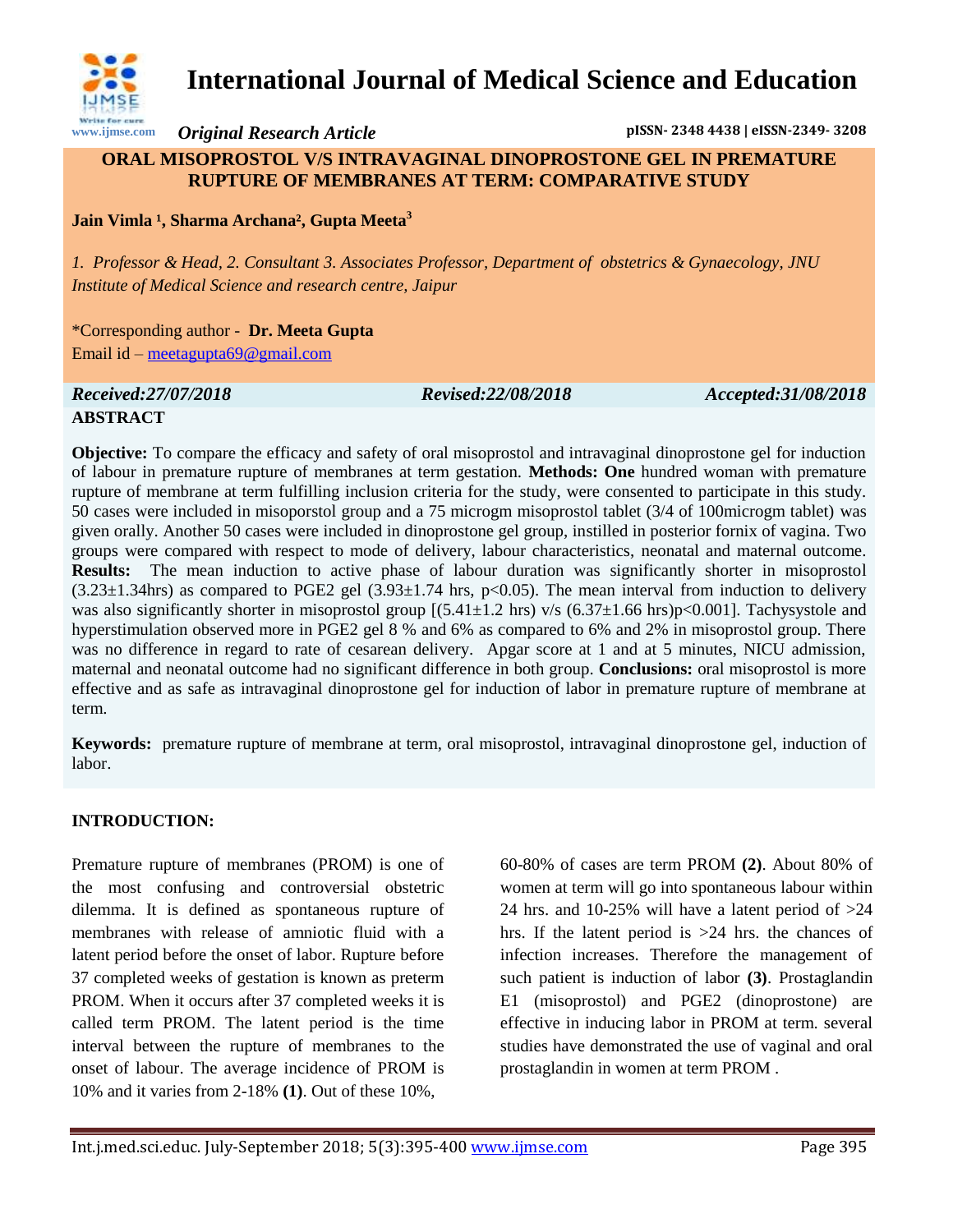This study was undertaken to compare these two prostaglandin for their safety and efficacy for induction of labor.

# **METHOD**

This prospective study was conducted on 100 pregnant women with premature rupture of membranes at term (37 or more completed weeks) in department of obstetrics and Gynaecology, SMS medical college, jaipur.

Rupture of membrane was diagnosed by clinical history of passage of liquor, by per speculum examination , by palpation through cervical canal, by fern test . Inclusion citeria for recruitment under study were singleton gestation; cephalic presentation; gestation age  $\geq$ 37 weeks; reassuring fetal heart rate; patient not in active labour with PROM; no contraindication for vaginal delivery. Women were excluded if they had bishop score  $\leq$ 7/13; chorioamnionitis, antepartum hemorrhage, IUGR, multifetal gestation, proteinuric hypertension, meconium stained liquor, parity  $> 5$ , contraindication to prostaglandin use.

Woman were assigned randomly to receive misoprostol or dinoprostone gel. woman in misoprostol group received 75 microgm of misoprostol orally every 4 hrly till bishop score improves or active labour sets in. woman in PGE₂ gel group received application of PGE₂ gel 0.5 mg in posterior fornix of vagina in dorsal position. Movement restricted for 30 minutes after instillation , same dose repeated after 6 hrs if bishop score did not improve . Baseline bishop score , uterine activity and fetal heart sound of all subjects analysed at the time of admission in labor ward. Labor augmented with oxytocin if uterine contraction were not strong enough, although had reached in active phase of labor. Monitoring of labor patients done with electronic fetal monitoring and for abnormal uterine contractions.

Various outcome noted as interval between induction to active phase of labor, induction to delivery , number of doses used for induction, maternal outcome as occurrence of chorioamnionitis (maternal fever, fetal and maternal tachycardia , uterine

tenderness, leucocytosis), endometritis (maternal fever, uterine tenderness, foul smelling lochia), perineal trauma, mode of delivery , neonatal outcome as Apgar score at 1 and 5 minutes , NICU admission , birth asphyxia ,meconium aspiration syndrome .

## **RESULTS**

There was no statistically significant difference between woman in misoprostol and PGE<sub>2</sub> gel with respect to age , parity, pervious history of PROM, duration of rupture of membranes to admission , baseline bishop score (table 1).

Significant relationship was noted in two group for labour characteristic i.e. interval between induction to active phase of labour, induction to full dilatation, induction to delivery interval. Labour augmented with oxytocin in 44% of misoprotol and 58% in PGE₂ gel group . misoprostol was repeated in  $2<sup>nd</sup>$  dose in 8% of patients after 4 hours ( no further dose required ) PGE<sub>2</sub> gel repeated in 12% patient after 6 hours. Cesarean section rate was not statistically different in two group .All cesarean section in both group were done for arrest of second stage of labour. None of the cesarean done for hyperstimulation or fetal distress (table 2).

Hyperstimulation , tachysystole, hypertonus was seen more in PGE<sub>2</sub> gel group but was not significant statistically . None of the patient had choriomnionitis, endometritis, uterine rupture in both groups. 4 patient had cervical tear and traumatic PPH in both group (table 3)

Incidence of apgar score  $\langle 7/10 \text{ at } 1 \text{ and } 5 \text{ minutes} \rangle$ , meconium passage and NICU admission was nearly similar in both groups. None of the neonate had birth asphyxia, and meconium aspiration syndrome. (table 4).

Negative correlation between bishop score and various parameters seen. This was statistically significant in both groups. (table 5).

#### **DISCUSSION**

Our study was conducted to compare efficacy and safety of oral misoprostol and intravaginal PGE<sub>2</sub> gel for induction of labour in PROM at term. 75 microgm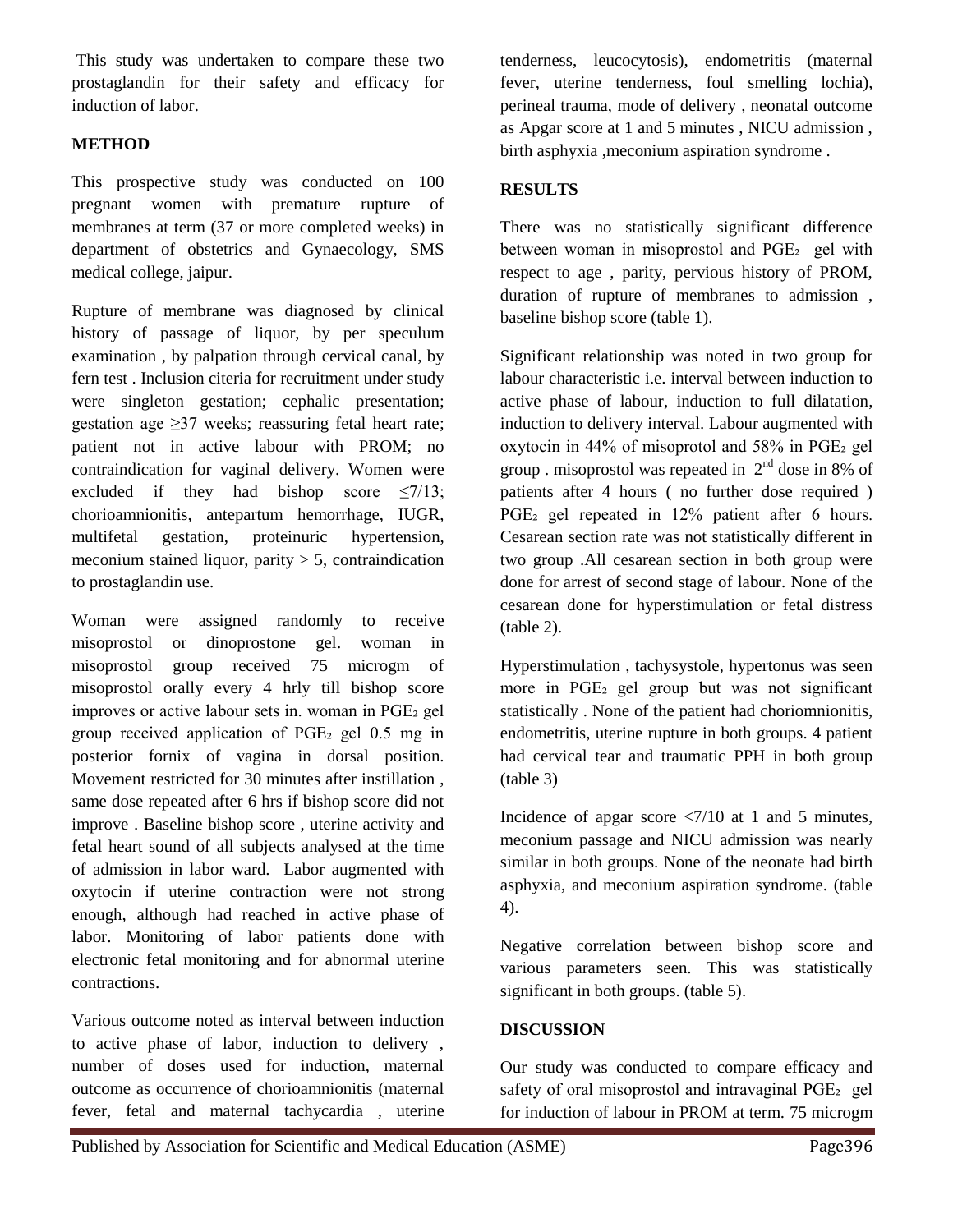of misoprotol used orally every 4 hrly and maximum of 5 doses are used . johan MG crane et al 2003**(4)** used similar dose and dose schedule. PGE2 gel instilled 0.5 mg in posterior fornix and repeated after 6 hours if needed. Same doses were used by chaudhury snehamay et al 2006(5). 63% of woman in our study were nulliparaous. While Johan MG crane et al **(4)** chaudhuri snahamay et al, 2006**(5)**, frohn WE et al 2002**(6)** had greater number of nulliparous in their study.

Interval between induction to delivery was shorter in misoprostol group  $(5.41 \pm 1.22 \text{ hrs})$  as compared to PGE<sub>2</sub> gel group  $(6.37\pm1.66$  hrs). wing D A jones et al 1995**(7)** also observed significant difference in two groups.In our study 88% of patients in PGE₂ gel group required single dose for induction , chaudhari snehamay et al 2006**(5)** reported similar findings in their study ( 91%).

Maximum number of patients had spontaneous vaginal delivery: only 4% of woman in each group had cesarean delivery. while in the study of frohn WE et al 2002(6), 19% of patients in misoprostol and 25% in PGE₂ gel group required cesarean section. Tachysystole, hyperstimulation, hypertonus observed more in PGE<sub>2</sub> gel group as compared to misoprostol group .This was not statistically significant (8%,6%,2%,v/s 6%,2%,2%) (p>0.05). This was in contrast to study of frohn WE et al 2002**(6)** which reported higher incidence of abnormal uterine contraction with misoprostol.

None of the patients in present study had chorioamnionitis and endometritis while in other studies, chaudhuri snehamay et al 2006**(5)**, 1.8% had chorioamioninitis in PGE₂ gel group, frohn WE et al  $2002(6)$  reported 6% in misoprostol and 9% PGE<sub>2</sub> gel group but in study of Kimberly D butt et al 1999**(8)**, none of the patient had chorioaminionitis and endometritis.

In present study 22% of neonate in misoprostol and  $20\%$  in PGE<sub>2</sub> gel group had apgar score  $\leq$ 7/10 at 1 minute. Frohn WE et al 2002**(6)** observed apgar score  $>6/10$  at 1 minute in 78% of misoprostol group and 89% cases of PGE₂ gel group. NICU admission was not significantly different in both groups, similar finding reported by frohn WE et al 2006(6).

## **CONCLUSION**

Oral misoprostol is more effective and as safe as intravaginal dinoprostone gel for induction of labour in premature of rupture of membrane at term.

#### **REFERENCES**

- 1. Gunn GC, mishell DR et al : PROM : A review . Am J obstet gynecol 1910 ;106:469-483.
- 2. Allen : premature rupture of membranes. Obstet gynecol 1991;34:685-693.
- 3. Mead PB : management of PROM at term clin perinat 1980 ; 75 : 107-110.
- 4. Crane, Delaney and hutchens et al : oral misoprostol for premature rupture of membranes at term. Am J obstet gynecol 2003; 189:720-4.
- 5. Chaudhuri snehamay , mitra sankar nath et al . premature rupture of membranes at term. Immediate induction with PGE<sub>2</sub> gel compared with delayed induction with oxytocin. J obstet gynecol india 2006;56:224-29.
- 6. Frohn WE : PGE₂ v/s misoprostol for cervical ripening in PROM near term. Obstet gynecol 2002; 99: 206-10.
- 7. Wing D A jones : intravaginal misoprostol v/s intracervical PGE₂ gel for induction of labour . Am J obstet gynecol 1995; 172: 1804-10.
- 8. Kimberly D. butt et al : randomized comparison of oral misoprostol and oxytocin for labour induction in term prelabor membrane rupture . obstet gynecol 1999; 94: 994-999.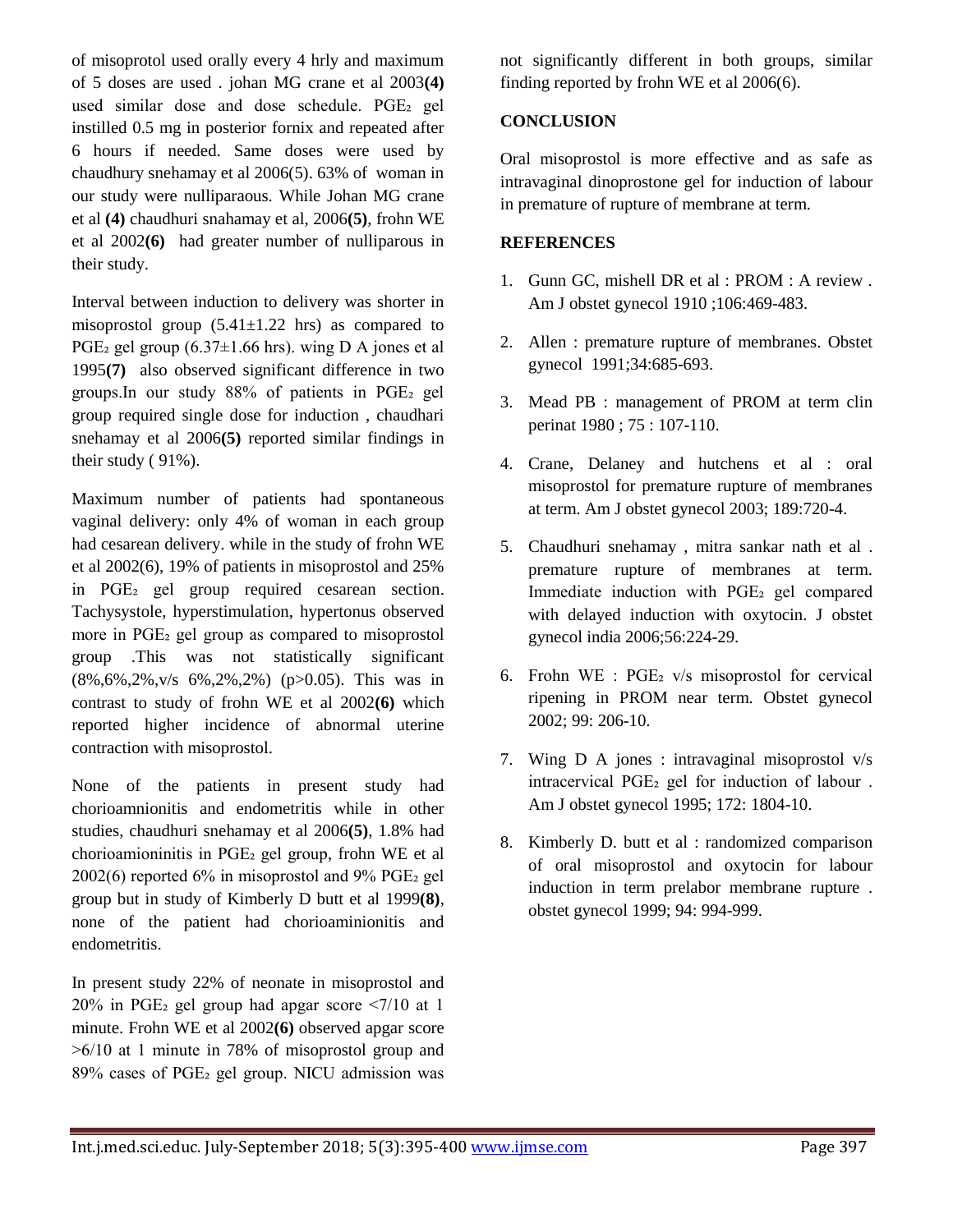| <b>Characteristics</b>                | misoprostol group $(n=50)$                  | dinoprostone gel group $(n=50)$ |
|---------------------------------------|---------------------------------------------|---------------------------------|
| Age (in year)                         | $24.28 \pm 3.12$                            | $22.90 \pm 4.46$                |
| <b>Parity</b>                         |                                             |                                 |
| Primipara                             | 30(60)                                      | 33(66)                          |
| <b>Multipara</b>                      | 20(40)                                      | 17(34)                          |
| <b>History of PROM in</b>             | 5(10)                                       | 3(6)                            |
| previous pregnancy                    |                                             |                                 |
| duration between rupture              | $5.14 \pm 1.96*$                            | $4.42 \pm 2.13* \#$             |
| of membrane and admission (in<br>hrs) |                                             |                                 |
| baseline bishop score                 | $4.08 \pm 1.45$                             | $4.18 \pm 1.4*$ #               |
| *mean $\pm$ SD                        | # P value is not significant ( $p > 0.05$ ) |                                 |

**Table 1: Demographic and clinical characteristics**

| <b>Table 2: labour characteristics</b>                        |                                      |                                    |         |  |
|---------------------------------------------------------------|--------------------------------------|------------------------------------|---------|--|
| <b>Characteristics</b>                                        | <b>Misoprostol Group</b><br>$(n=50)$ | dinoprostone gel Group<br>$(n=50)$ | p value |  |
| Induction to active phase<br>Of labour                        | $3.23 \pm 1.34$ hrs.                 | $3.93 \pm 1.74$ hrs.               | < 0.05  |  |
| <b>Induction</b><br>full<br>to<br>dilatation                  | $4.96 \pm 1.20$ hrs.                 | $5.87 \pm 1.68$ hrs.               | < 0.01  |  |
| <b>Induction to delivery</b>                                  | $5.41 \pm 1.22$ hrs.                 | $6.37 \pm 1.66$ hrs.               | < 0.001 |  |
| Oxytocin<br>augmentation<br><b>Required</b>                   | 22(44)                               | 29(58)                             |         |  |
| Dosage used                                                   |                                      |                                    |         |  |
| 1                                                             | 46(92)                               | 44(88)                             |         |  |
| $2 \text{ or } >2$                                            | 4(8)                                 | 6(12)                              |         |  |
| <b>Mode of delivery</b><br><b>Spontaneous</b>                 | 48(96)                               | 48(96)                             | >0.05   |  |
| <b>Vaginal delivery</b><br><b>Cesarean section</b>            | 2(4)                                 | 2(4)                               |         |  |
| <b>Indication for cesarean</b>                                | 2(100)                               | 2(100)                             |         |  |
| <b>Section (arrest of second)</b><br><b>Stage of labour</b> ) |                                      |                                    |         |  |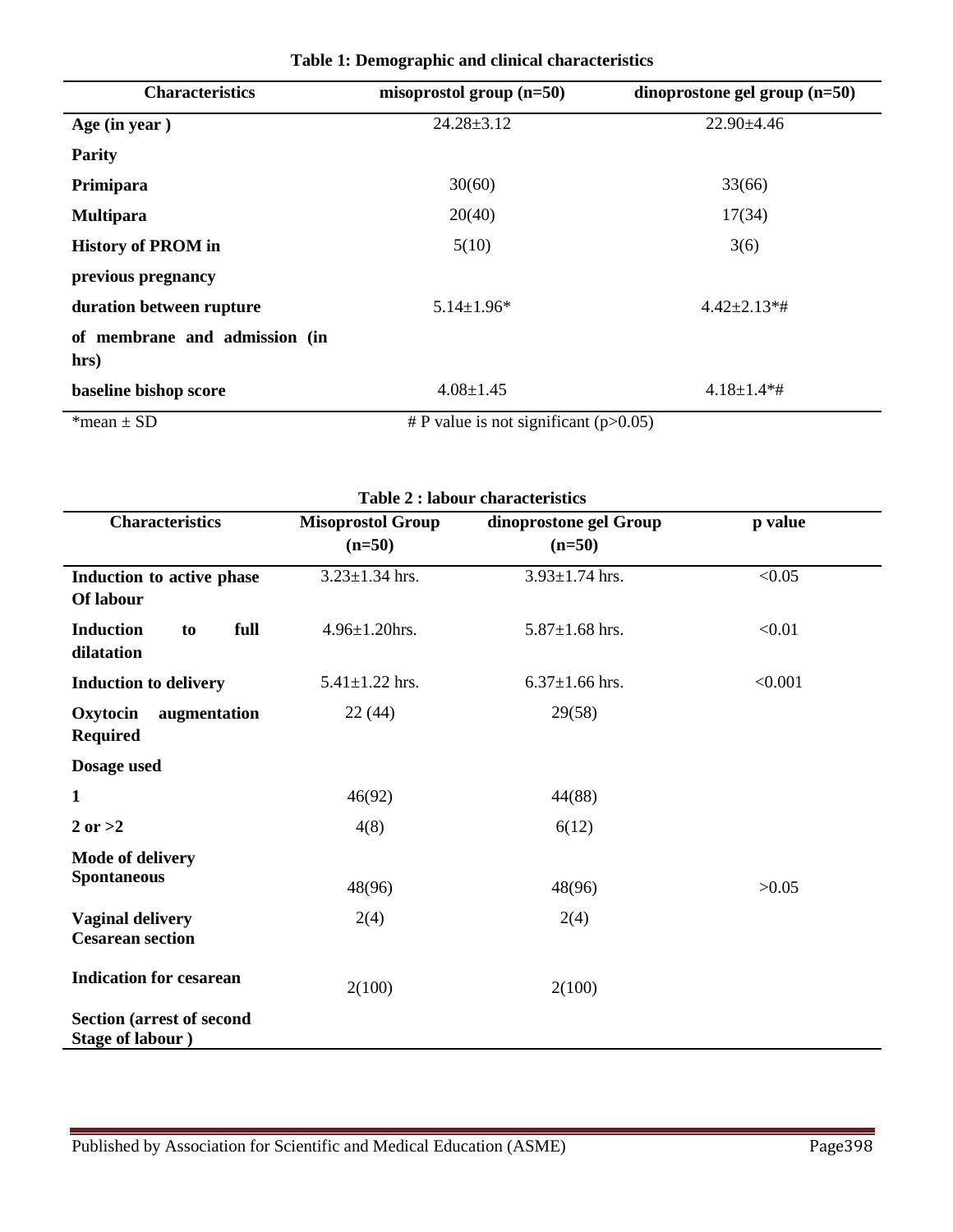| <b>Outcome</b>          | <b>Misoprostol Group</b><br>$(n=50)$ | dinoprostol gel Group<br>$(n=50)$ |       |
|-------------------------|--------------------------------------|-----------------------------------|-------|
| <b>Abnormal uterine</b> |                                      |                                   |       |
| <b>Contraction</b>      |                                      |                                   |       |
| Tachysystole            | 3(6)                                 | 4(8)                              | >0.05 |
| Hyperstimulation        | 1(2)                                 |                                   | >0.05 |
| <b>Hypertonus</b>       | 1(2)                                 | 1(2)                              | >0.05 |
| <b>Perineal trauma</b>  |                                      |                                   |       |
| 3rd degree              | $\boldsymbol{0}$                     | $\boldsymbol{0}$                  |       |
| 4th degree              | $\boldsymbol{0}$                     | $\boldsymbol{0}$                  |       |
| <b>Cervical tear</b>    | 2(4)                                 | 2(4)                              |       |
| <b>PPH</b>              | 2(4)                                 | 2(4)                              |       |
| <b>Uterine rupture</b>  | $\boldsymbol{0}$                     | $\boldsymbol{0}$                  |       |
| Chorioamnionitis        | $\mathbf{0}$                         | $\boldsymbol{0}$                  |       |
| <b>Endometritis</b>     | $\boldsymbol{0}$                     | $\boldsymbol{0}$                  |       |

|  |  |  | Table 3 : maternal outcome |
|--|--|--|----------------------------|
|--|--|--|----------------------------|

| <b>Table 4: Neonatal outcome</b>    |                               |                                    |  |  |  |
|-------------------------------------|-------------------------------|------------------------------------|--|--|--|
| Outcome                             | misoprostol group<br>$(n=50)$ | dinoprostone gel group<br>$(n=50)$ |  |  |  |
| Apgar score <7/10                   |                               |                                    |  |  |  |
| 1 minute                            | 11(22)                        | 10(20)                             |  |  |  |
| 5 minute                            | 3(6)                          | 3(6)                               |  |  |  |
| <b>Meconium</b> passage             | 3(6)                          | 3(6)                               |  |  |  |
| <b>Birth asphyxia</b>               | $\boldsymbol{0}$              | $\boldsymbol{0}$                   |  |  |  |
| <b>NICU Admission</b>               | 4(8)                          | 3(6)                               |  |  |  |
| <b>Meconium aspiration syndrome</b> | $\boldsymbol{0}$              | $\boldsymbol{0}$                   |  |  |  |